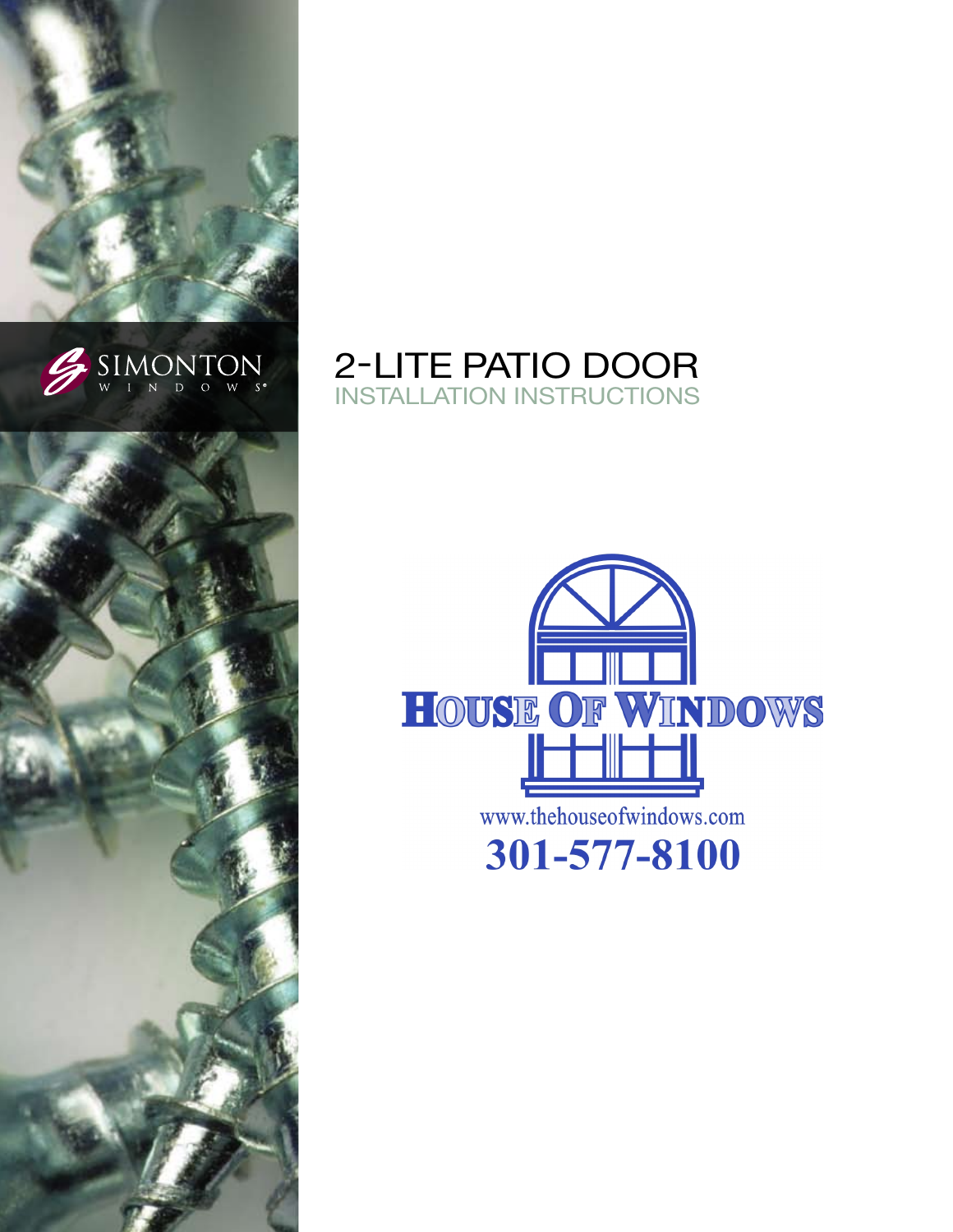

**IMPORTANT: Read the instructions and famil**jarize yourself with the door parts and pieces before beginning assembly and installation.

## NOTE: Only the 5-0 x 6-8 and 6-0 x 6-8 doors are field reversible!

### **TOOLS NEEDED:**

- Tape Measure
- $\bullet$  4' Level
- #2 Phillips Bit (4" in length) 3/32" Drill Bit
- #3 Phillips Screwdriver
- · Small Rubber Mallet
- Cordless Screw Gun
- 1/8" Drill Bit (4" in length)
- 
- Caulk Gun and Color-
- matched Silicone Caulk

Prepare a clean flat work space for the door assembly. Remove the door frame and hardware from the packaging.

Remove all parts and pieces from the head, sill and jambs. Lay the frame out with the exterior side up, so it will be in the order it is going to be assembled. NOTE: Make sure center reinforcement on sill does NOT cover the weep hole!











Attach each jamb to the sill and head with three (3) #8 x 2-1/2" pan head screws through pre-drilled holes. Start screws in each pre-drilled screw hole by hand to assure proper screw alignment and prevent damage to the gasket. Be careful that you do not over tighten the screws, which could damage the frame.

Remove protective cover from the gasket on each end of the side jambs. Once the cover has been removed inspect gasket for damage. If gasket is damaged call

your Simonton Dealer for further instructions.







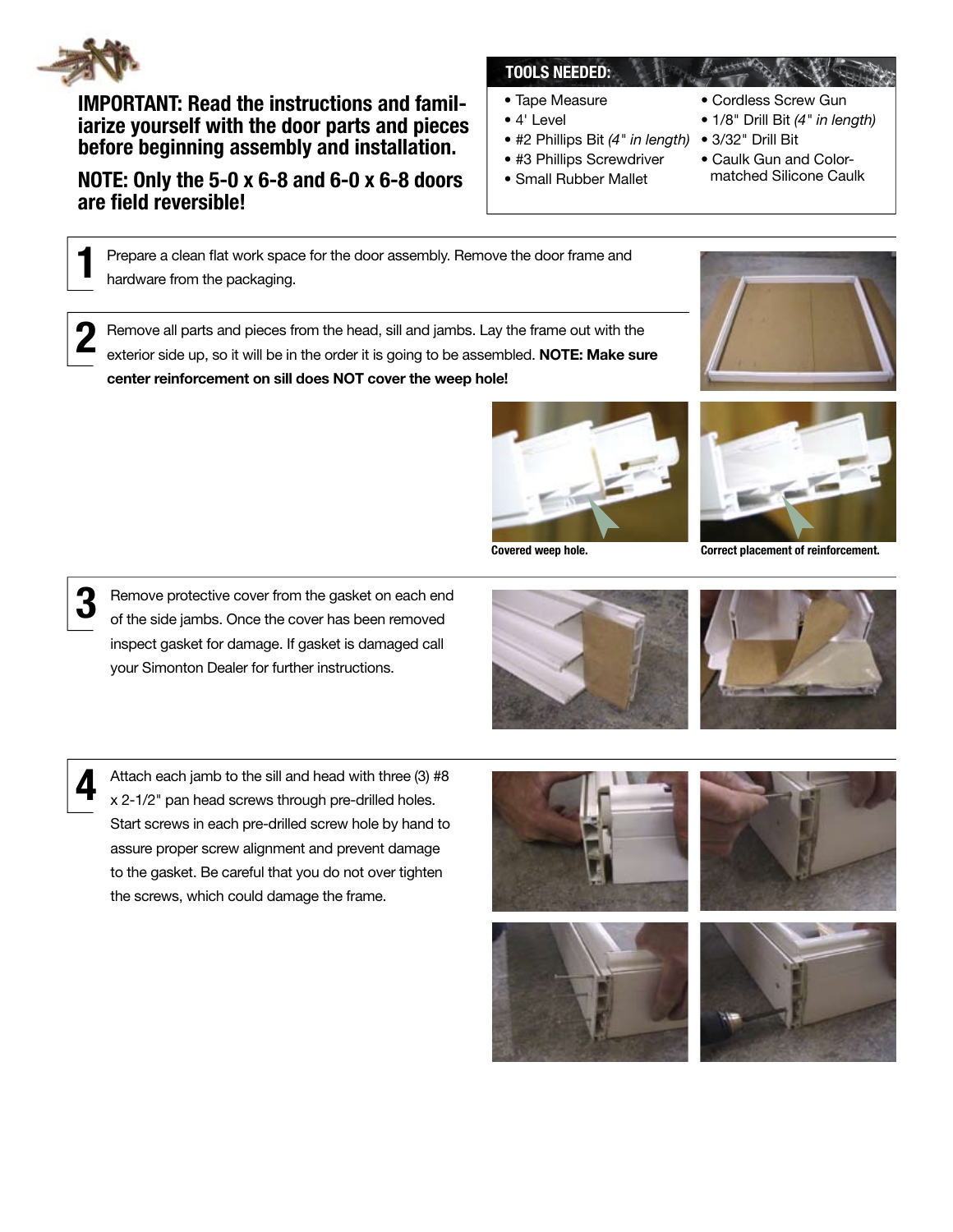Check opening for proper size before installing frame. Check to see if the sill is level. If the sill is not level, correct at this time.







6

Install frame into opening. Shim frame so that it is plumb, level and square. Attach frame to opening using provided installation screws, No. 10 x 2-1/2" Phillips flat head. Place screws in each of the six (6) pre-punched installation holes. Screws are required to have an embedment of 1-1/2" in wood or 1-1/4" in a masonry structural member. Shims should be placed at all anchorage locations of the jamb to prevent bowing of the frame.



Determine if the door is to be installed as a right or left opening unit. Install the aluminum sill insert in the exterior track so that it fits under the fixed panel. Locate the insert 1-1/2" from the end of the sill. Fasten the insert to the sill using six  $(6)$  - #8 x 1-1/4" flat head screws.





Install the aluminum jamb insert in the exterior track of the side jamb on the fixed<br>panel side. Center the insert from top to bottom. Fasten jamb insert to jamb using ten  $(10)$  - #8 x 1-1/4" flat head screws.

**9** Install door roller track. Before placing roller track in the sill, pre-drill six holes with a 1/8" drill bit—two (2) on the left 2" from the end, two (2) on the right 2" from the end and two (2) in the center, one on each side of the raise roller rail. Center the roller track in the pocket along the length of the sill. Fasten with six  $(6)$  - #6 x  $1/2$ " screws.



Make sure not to cover weep holes in sill! NOTE: Remove roller track from the sill before pre-drilling the screw holes to prevent accidentally drilling completely through the frame. Weep holes are indicated above.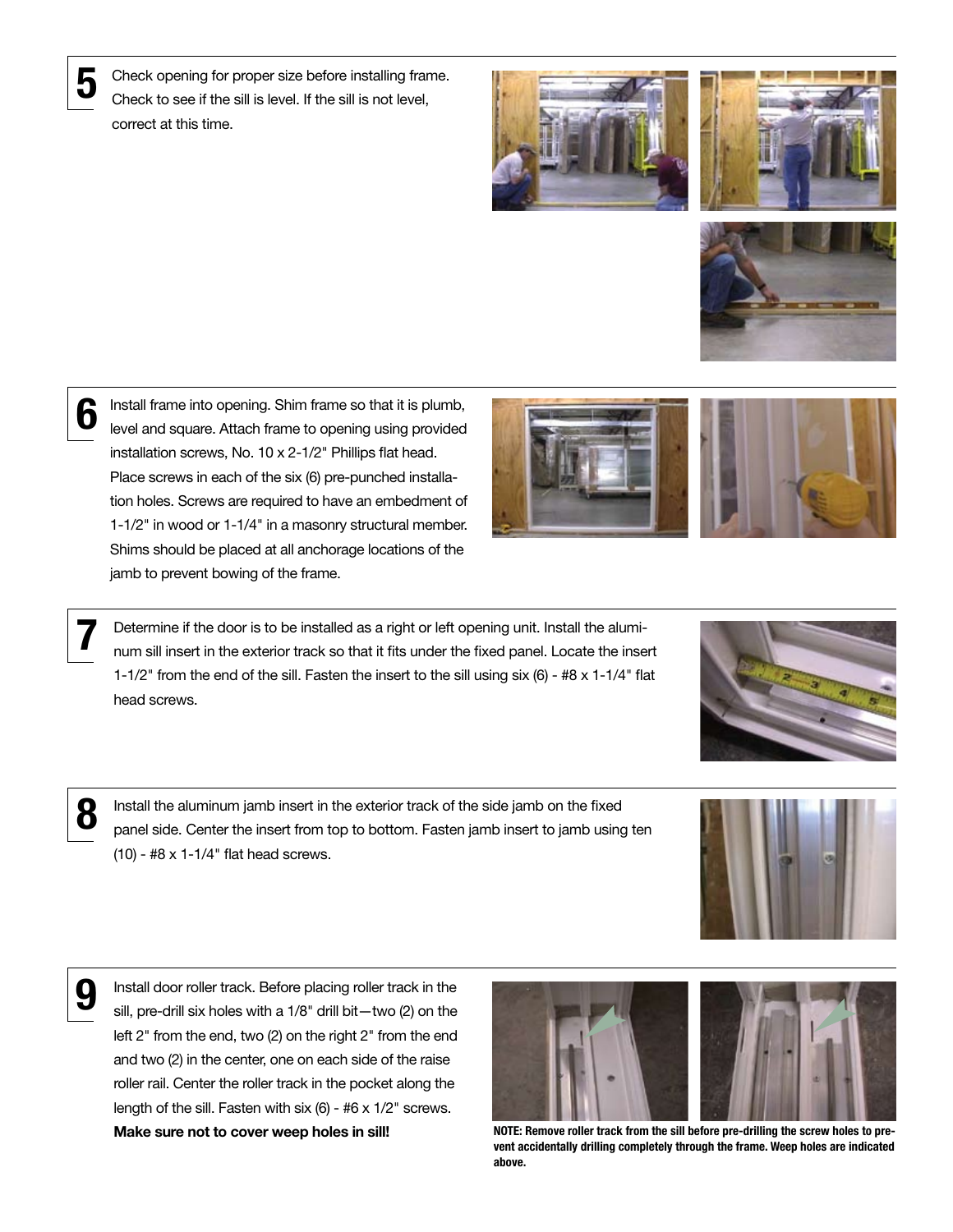10 To install the fixed panel, lift the top into the outer track of the head. Swing the bottom of the panel in and place into the sill track. Push panel into jamb making sure it is fully seated in the track.

> NOTE: The four (4) weep holes may have been punched in only one end of each fixed panel. This end will always be installed toward the sill. The glazing bead around the perimeter of the glass will be toward the exterior.







11 Install L-brackets on fixed panel using No. 10 x<br>1/2" screws supplied. **NOTE: Make sure frame** is square and sill and head are parallel before anchoring L-brackets.





Fin seal pad



12 Install interlock on fixed panel. Pre-drill 3/32" holes<br>in interlock through panel, 2" from top/bottom and 11" to 12" on center between. Use #8 x 7/8" selfdrilling screws with a #6 flat head supplied to fasten interlock to panel. Install screw cover by squeezing snap legs together slightly to get started into screw groove. Install fin seal pads at top and bottom of interlock on fixed panel trimming to fit if necessary.



Fin seal pad





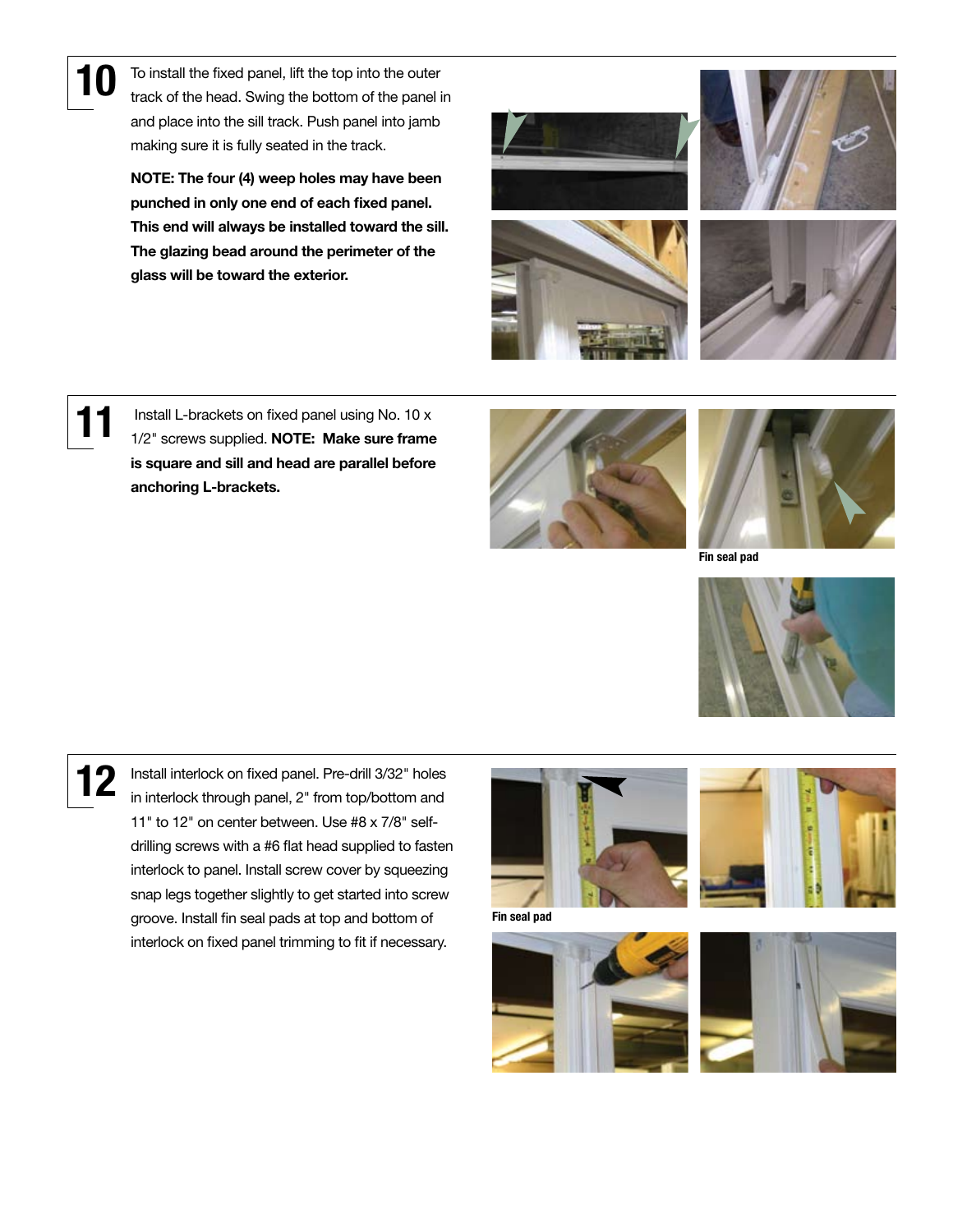**13** After the fixed panel is in place, drill 1/8" pilot holes into the weather-strip track on the jamb starting 6" from each end, with a maximum 12" spacing between the remaining screws. The drill bit needs to be a minimum of 4" in length to prevent damage to the frame. Install #8 x 7/8" self-drilling screws with a #6 flat head into each pilot hole.

Install pre-cut jamb cover in the interior track of the

jamb on the fixed panel side of the frame.









15 Install pre-cut 4 1/2" bumper stops in interior track of head and sill. Caulk where the stop meets the side jamb at the sill.









Determine if installation for 5-0 x 6-8 and 6-0 x 6-8 doors require right handed or left opening operating panel. Operating panel for these sizes is reversible—orient panel correctly in order to install rollers in bottom.

Install rollers in the bottom of operating panel using two  $(2)$  - #8 x 1/2" flat head screws in each roller. Locate the roller so the roller adjustment screw is toward the edge of panel. The back of the roller housing sets against an aluminum reinforcement in the roller cutout. Make sure the roller sets flat against the aluminum. If it does not, the panel could become difficult to operate.

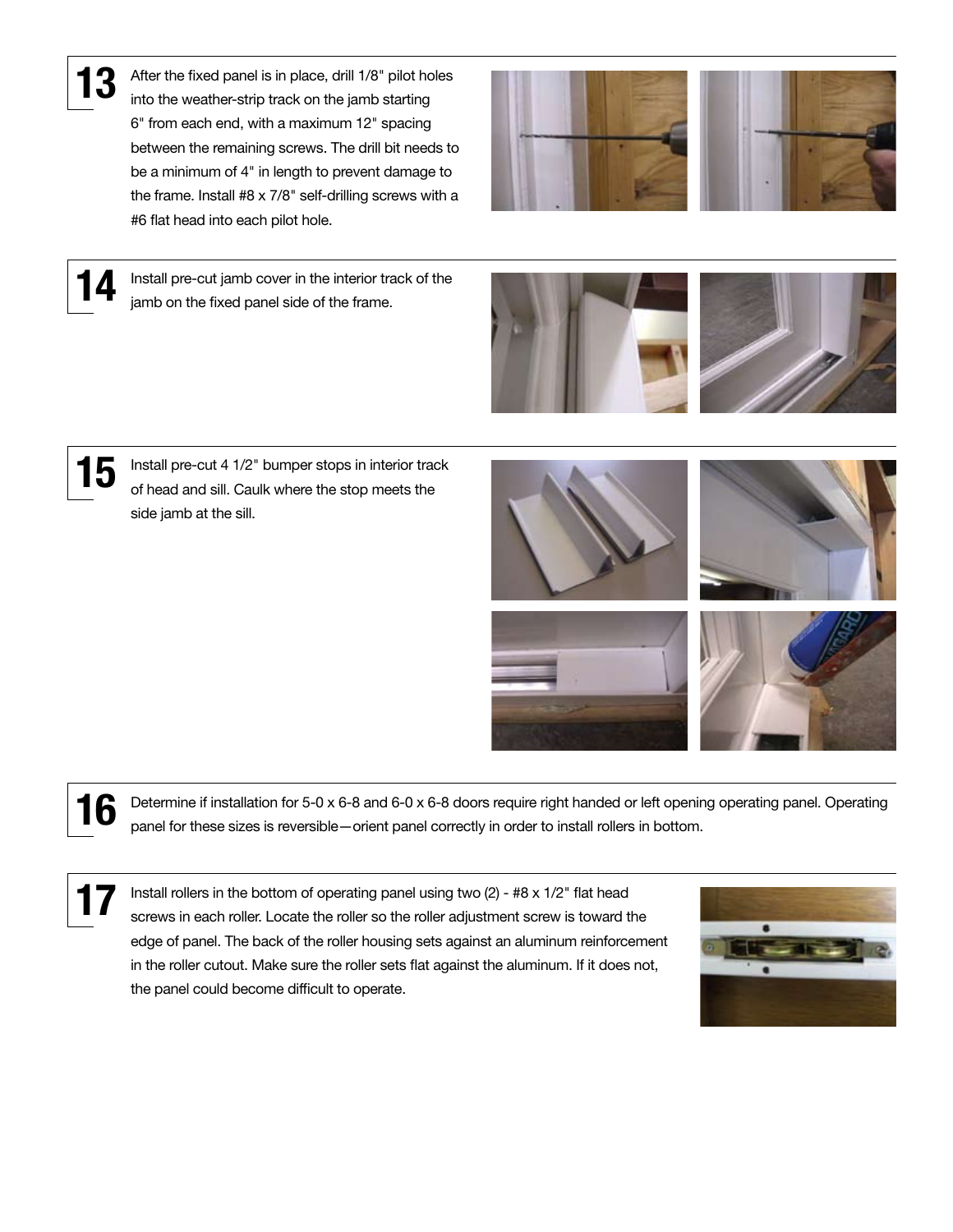18 To install the operating panel, lift the top into the interior track of the head. Swing the bottom of the panel in and place it into the interior track of the sill (make sure the rollers are completely retracted before attempting to install).





19 Adjust the rollers using a standard Phillips head screwdriver so that the panel is centered from top to bottom and the lock side of the panel is parallel with the side jamb. This adjustment may be easier if panel is lifted or temporarily shimmed to take weight off of roller. Check the operation of the operating panel to see if any further adjustments are necessary. After final adjustment, install hole covers.

20 Install the multi-point mortise latch into the cutout located in the edge of the operating<br>nonel using two (2) He v 2/4" flat bood oppure. Make auto the belge in the face of the panel using two  $(2)$  - #8 x 3/4" flat head screws. Make sure the holes in the face of the panel line up with the receivers for the handle set before fastening the mortise latch to the panel.

21 Install lock handle assembly. Refer to the instructions in the Handle Set package.



Install the keeper using four  $(4)$  - #8 x 1-1/2" pan head truss screws. The top and bottom screws should be installed first, located at the dimple areas. Adjust as needed for the lock to work properly and then install the remaining two screws.











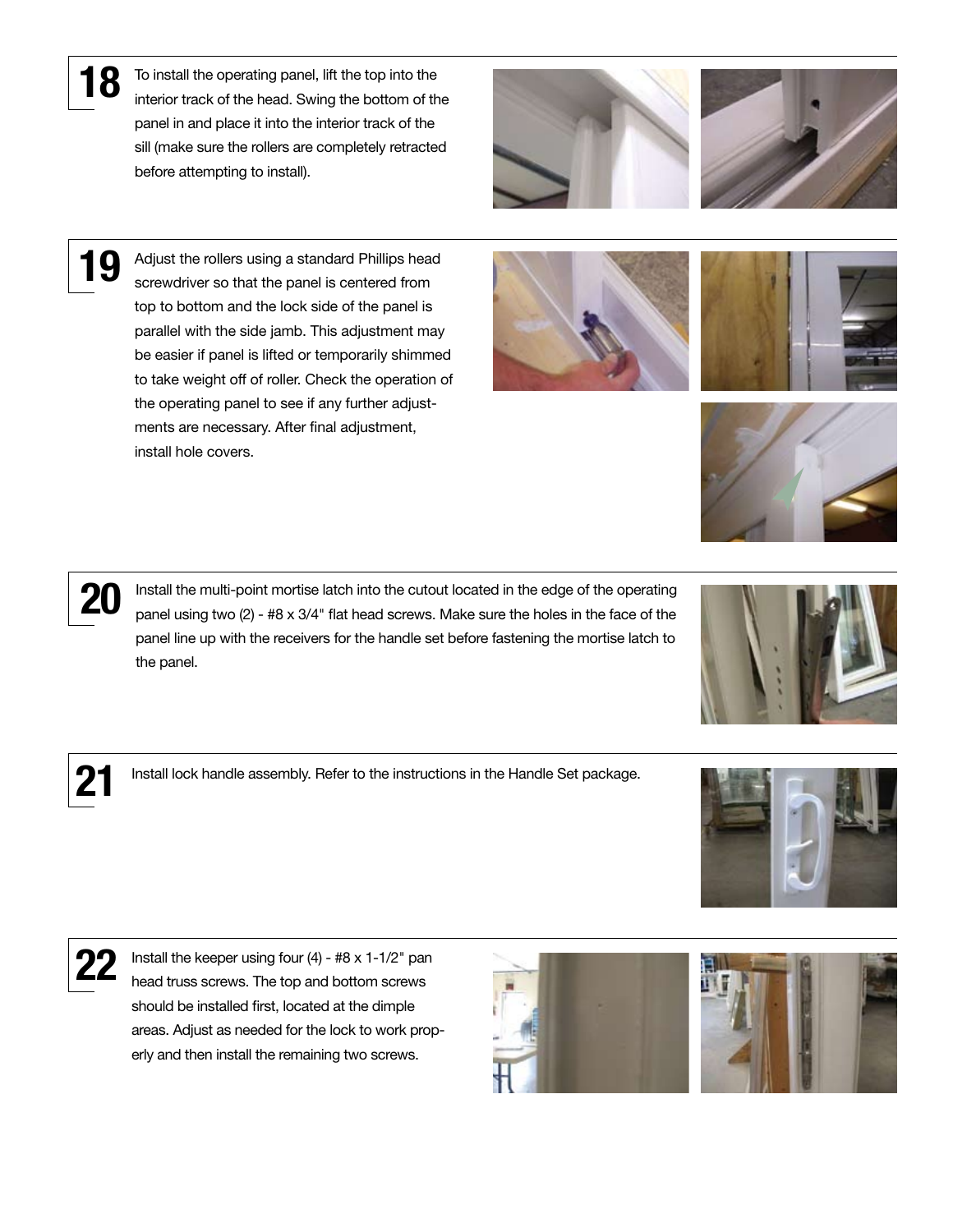

Install screen. (NOTE: For optional Hide-A-Way screen, refer to instructions provided in screen package). Lay screen track into outside accessory track, making sure slots in track line up with weeps in track. Insert top of screen into head track, and then using an appropriate tool, insert bottom of screen into track. Adjust top and bottom rollers so screen is plumb and rolls freely.

24 Test fit screen keeper for proper alignment and install keeper into track using screws provided. Pre-drilling screw holes is recommended.

25 Install pre-cut jamb cover in the exterior track of the side jamb on the operating panel side of the frame.

26 Install pre-cut head and sill covers in the exte-<br>and the extension of the exercise people identified rior tracks on the operating panel side of the door—top and bottom.